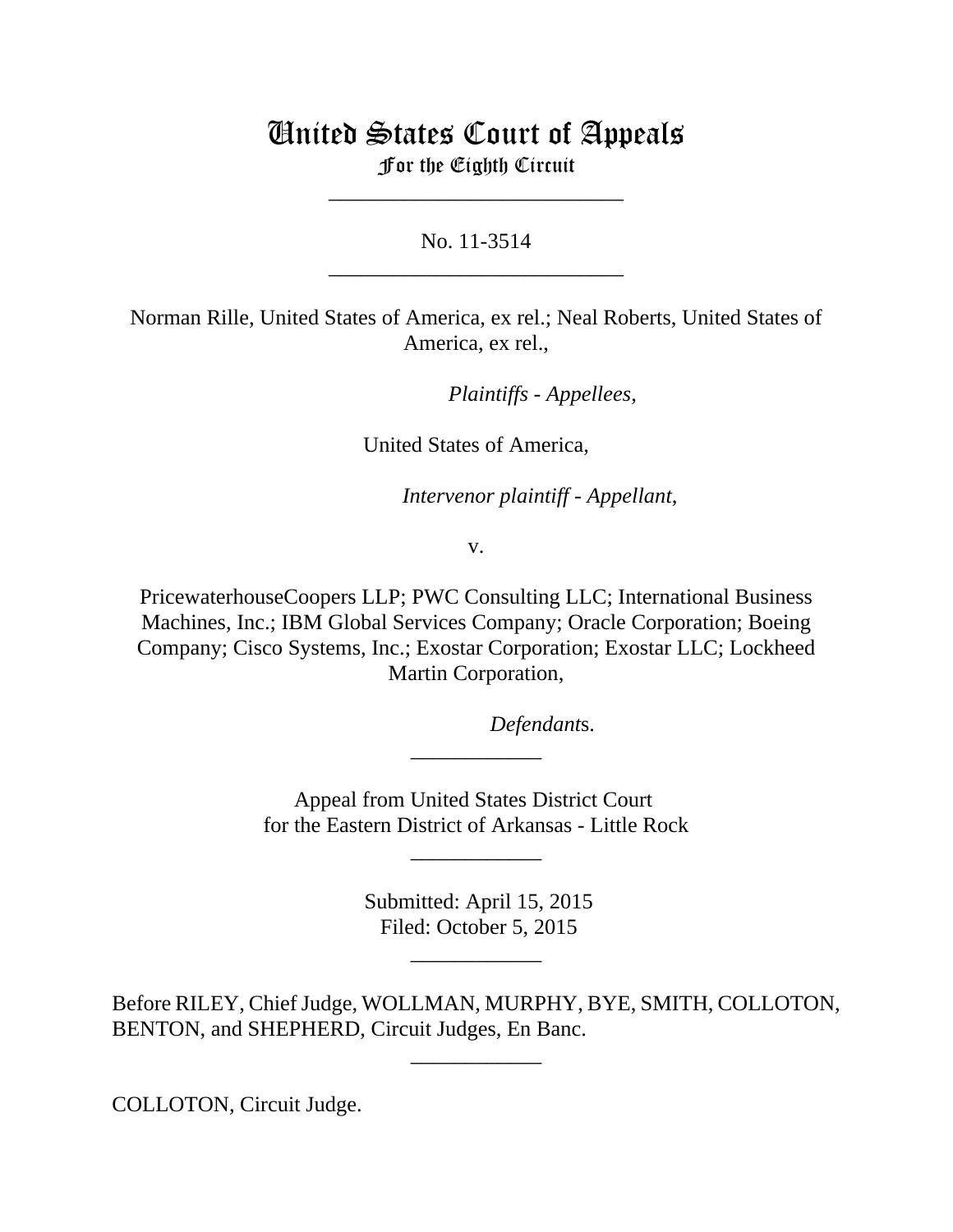As the Supreme Court has observed, "[t]he False Claims Act's qui tam provisions present many interpretive challenges." *Kellogg Brown & Root Servs., Inc. v. United States ex rel. Carter*, 135 S. Ct. 1970, 1979 (2015). In this case, two private parties, called "relators," brought an action in the name of the United States against several government contractors, alleging that the contractors defrauded the government. The United States, after investigating the case, elected to proceed with the action against several defendants in place of the relators, and the government eventually reached a settlement with two of the contractors. There followed a dispute between the relators and the government over how much, if any, of the recovery should be allocated to the relators. The district court awarded the relators a percentage of the entire settlement.

This appeal raises a legal question under the Act: When the government proceeds with an action brought by a relator under the False Claims Act, and then settles both the claim brought by the relator and a different claim that does not overlap factually with the claim brought by the relator, is the relator entitled to a share of the proceeds of both claims? The better view according to the text and structure of the statute is that the relator may recover only from the proceeds of the settlement of the claim that he brought. Because the district court's order does not clearly apply this legal standard or make factual findings that are necessary to resolve the case under this standard, we vacate the order and remand for further proceedings.

I.

In September 2004, Norman Rille and Neal Roberts, as relators, sued several government contractors on behalf of the United States, alleging violations of the False Claims Act, 31 U.S.C. §§ 3729-3733. The contractors were either "systems integration consultants" who recommend hardware and software products to meet the government's information technology needs, or technology vendors who supply those products. The relators' original complaint alleged a kickback scheme, under which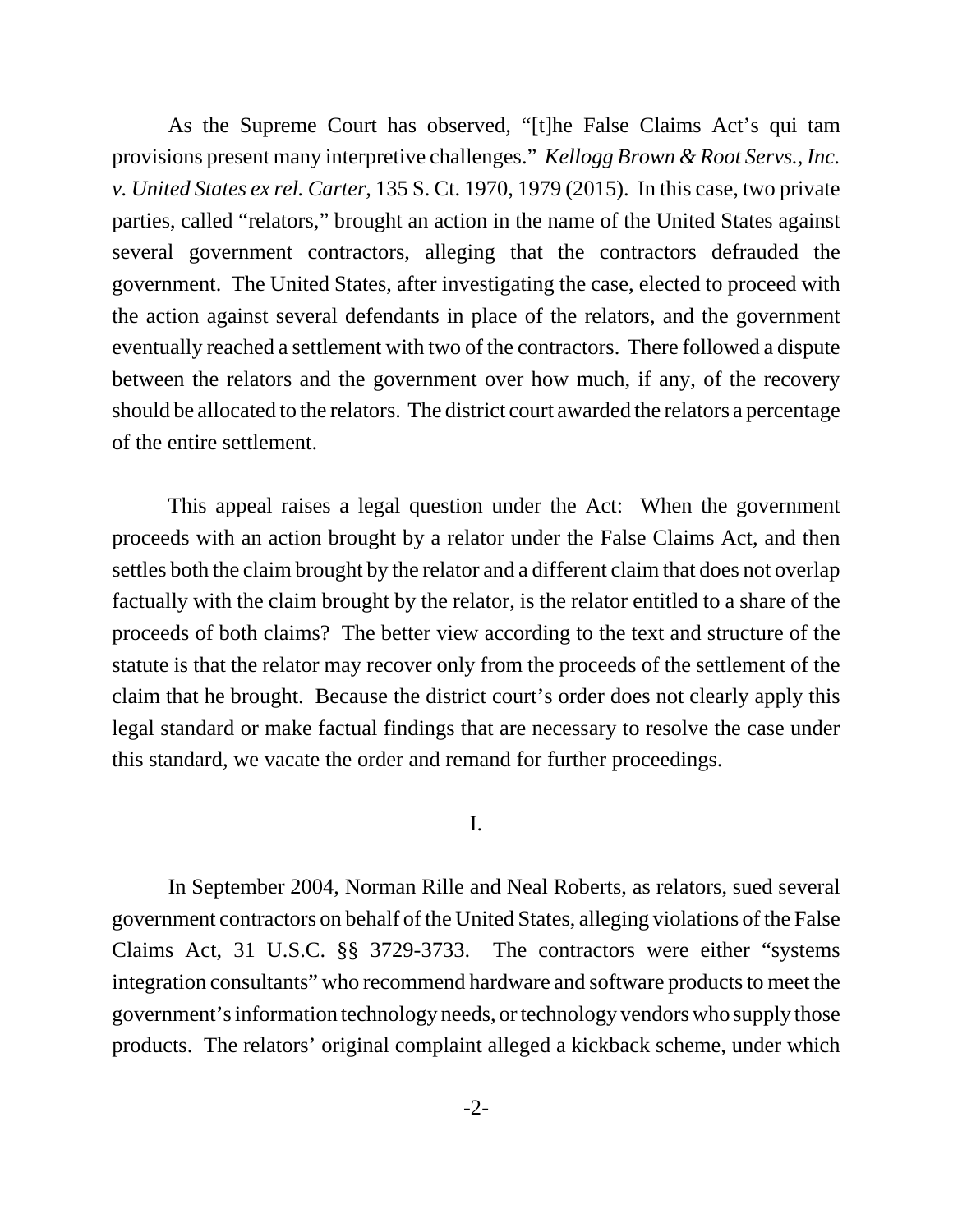the vendors allegedly paid kickbacks to the consultants in exchange for the consultants recommending the products of the vendors to the government.

The relators added Cisco Systems, Inc., as a defendant contractor in September 2005. Shortly thereafter, the relators offered the government some 700,000 pages of documents; according to the relators, these documents contained evidence of kickbacks and defective pricing involving Cisco and other defendants. Earlier in 2005, the Inspector General in the General Services Administration selected 112 government contracts for review. Among those was a contract with Comstor, a distributor of Cisco products. Comstor's contract allowed it to sell Cisco's technology products and services to government agencies. After the audit, the Inspector General concluded that Comstor made inaccurate or incomplete disclosures to the government, and failed to comply with price reduction obligations under the contract.

In October 2006, the relators amended their complaint to allege that the defendant contractors failed to provide "current, accurate, and complete disclosure of their best pricing . . . , thereby causing defective GSA and other government pricing schedules." According to the new allegation, the defective pricing resulted in violations of the False Claims Act "as to both direct sales to the Government by a Defendant, and indirect sales through [a vendor], with or without a Kickback." In April 2007, the government elected to intervene in part of the action, but declined to intervene against Cisco at that time, as the government had not completed its review of the company.

In March 2008, the government moved to intervene against Cisco. The government explained that since April 2007, it had "received and considered additional information from the Relators," and that it had "also obtained and assessed considerable additional information and documents from Cisco, as well as a number of non-party witnesses that it had not had an opportunity to consider prior to April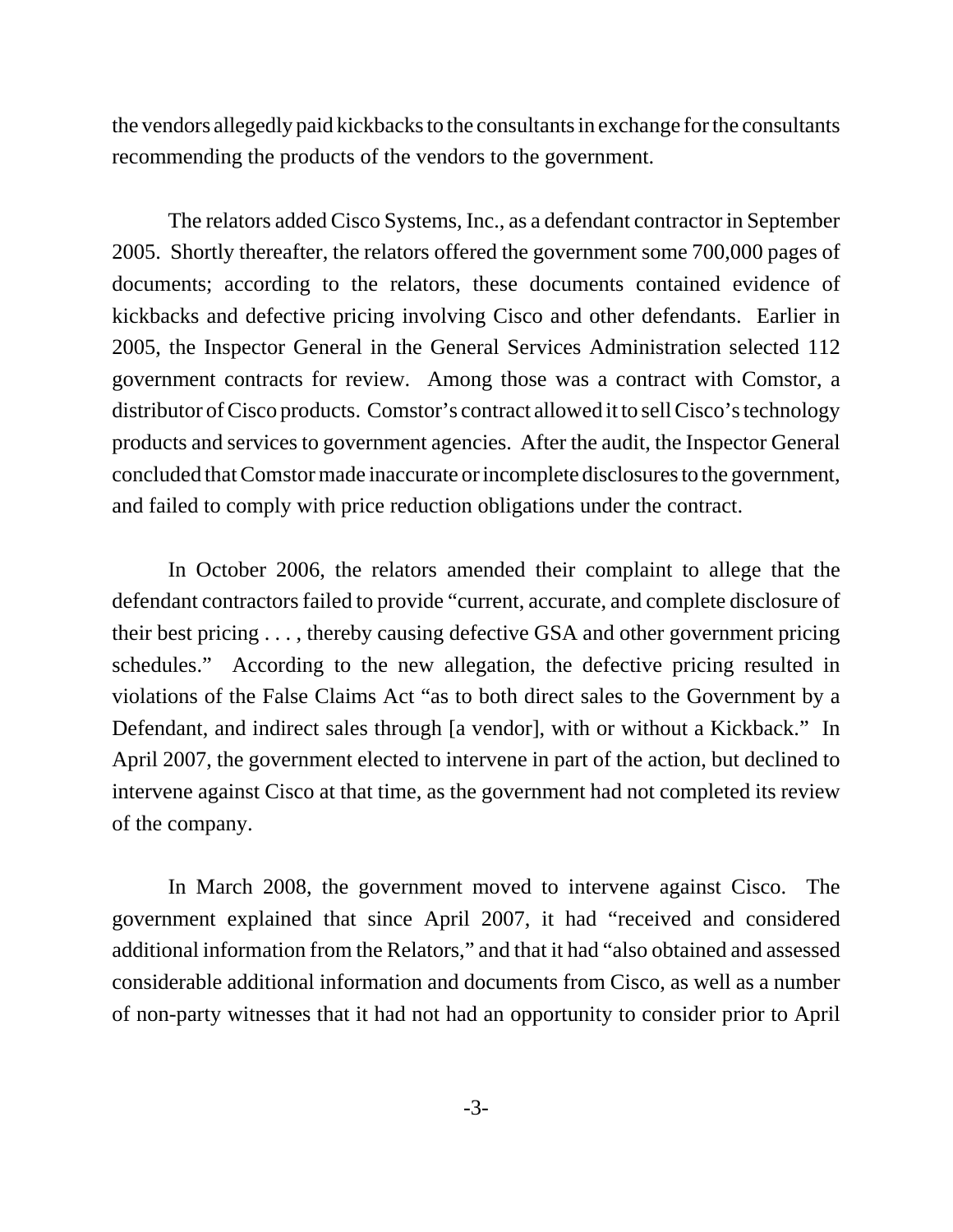2007." After the district court granted the motion in April 2008, the government proceeded with the action as filed by the relators against Cisco and other defendants.

After two years of negotiation, the government reached a settlement with Cisco and Comstor under which Cisco agreed to pay the government \$44.16 million, and Comstor agreed to pay \$3.84 million. According to the agreement, the government alleged that Cisco and Comstor engaged in the following "Covered Conduct":

(1) made inaccurate and/or incomplete disclosures and/or false statements, and/or presented or caused to be presented false claims to the United States; (2) failed to disclose relevant discount, rebate, true-up, benefits, credits, value-added, and pricing information to the United States and, as a result, Contract pricing and orders issued pursuant to the Contract were inflated; (3) as a result of the defective disclosures of pricing information, submitted or caused to be submitted false or fraudulent claims for payment; and (4) failed to comply with price reduction obligations under the Contract and related letters of supply.

The agreement also provided for the dismissal of the relators' action against Cisco, but did not resolve the issue of the relators' entitlement to a share of the settlement proceeds.

Following the settlement, the relators moved to recover a share of the proceeds. The applicable statute allows a relator to receive "at least 15 percent but not more than 25 percent of the proceeds of the action or settlement of the claim, depending upon the extent to which the person substantially contributed to the prosecution of the action." 31 U.S.C. § 3730(d)(1). The government objected to recovery on the ground that the relators' complaint did not plead the conduct that formed the basis of the claims that the government ultimately settled with Cisco and Comstor. The government maintained that the relators' claims based on an alleged kickback scheme lacked merit, and that the settlement covered a separate defective pricing scheme.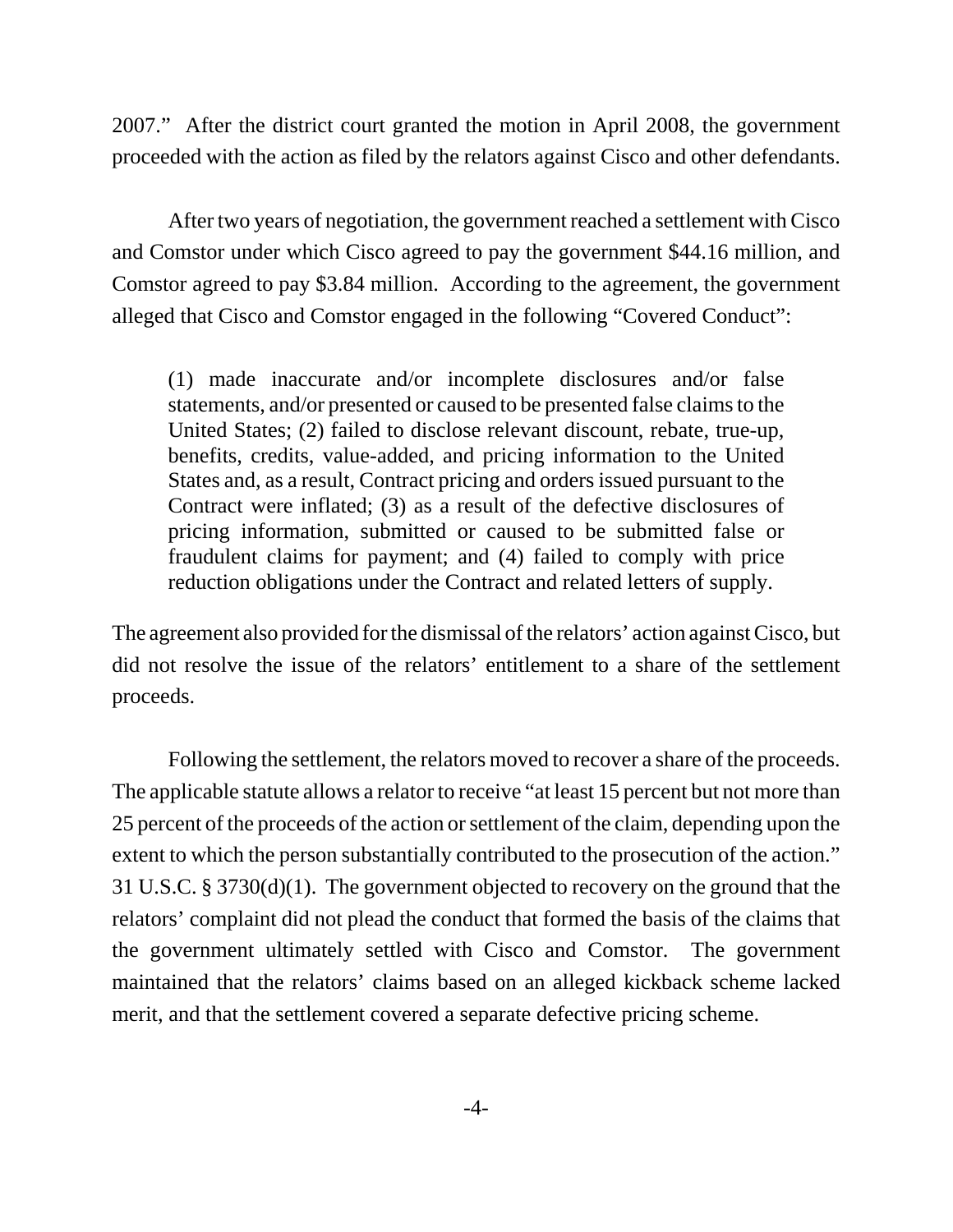The district court rejected the government's argument and awarded the relators seventeen percent of the \$44.16 million paid by Cisco and fifteen percent of the \$3.84 million paid by Comstor. *United States ex rel. Rille v. Cisco Sys., Inc.*, No. 4:04CV00988-BRW, 2011 WL 4352309, at \*4 (E.D. Ark. Sept. 19, 2011). The government appeals the order.

## II.

The False Claims Act provides that a private person "may bring a civil action for a violation of section 3729 for the person and for the United States Government." 31 U.S.C. § 3730(b)(1). Section 3729 establishes liability for certain acts that constitute false claims against the government. When a private person brings an action under § 3730(b), the government has the option to "proceed with the action" or to "decline[] to take over the action." *Id.* § 3730(b)(4). If the government "proceeds with an action brought by a person under [§ 3730](b)," then the private person is entitled, with an exception not relevant here, to receive a percentage of "the proceeds of the action or settlement of the claim." *Id.* § 3730(d)(1).

The relators contend that if the government proceeds with an action brought by a relator, then the relator is automatically entitled to a percentage of any "proceeds" that the government receives as a result. In their view, it does not matter whether the claim settled by the government is factually related to the claim brought by the relators. As long as the settled claim is resolved in an action that was initiated by the relators, the relators say that they are entitled to recovery. Although the provisions of the False Claims Act do not always "operate together smoothly like a finely tuned machine," *Kellogg*, 135 S. Ct. at 1979, we conclude that the statute will not bear the construction advanced by the relators.

The relators are entitled to a share of "the proceeds of the action or settlement of the claim." 31 U.S.C. § 3730(d)(1). The Act contemplates that both a relator's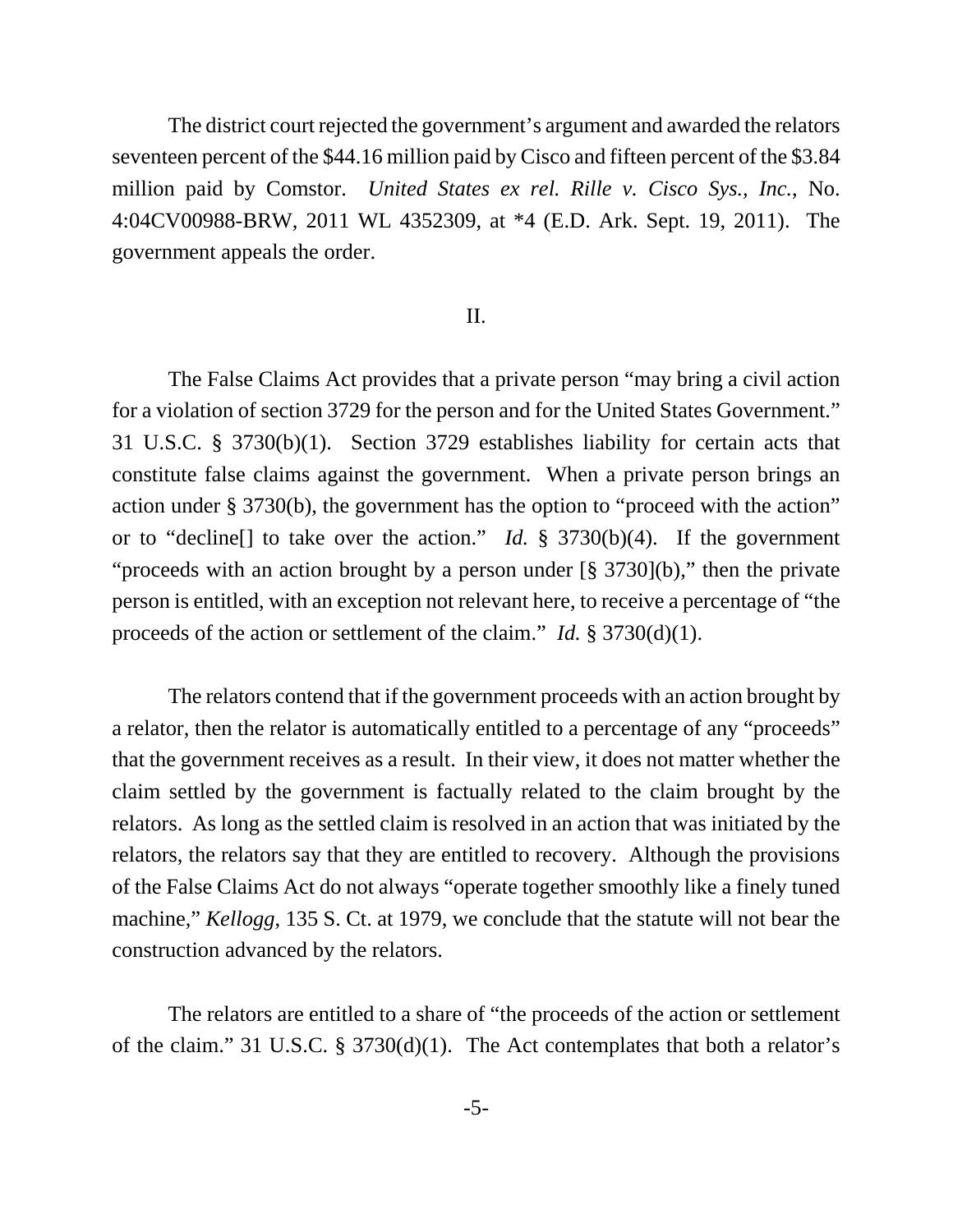"action" and relator's "claim" are filed in court: Section  $3730(e)(4)(A)$  provides that "[t]he court shall dismiss an action or claim" brought by a relator under certain circumstances. The statute also distinguishes between two courses of action for a relator—"bringing the action" and "settling the claim." 31 U.S.C. § 3730(d)(2). When addressing the relator's right to recover proceeds, the statute's distinction between "the action" and "settlement of the claim" reads as though the first object ("proceeds of the action") captures proceeds of an action litigated to judgment and the second object ("proceeds of the . . . settlement of the claim") encompasses proceeds of a settlement. If proceeds of a settlement were covered by the first object concerning "proceeds of the action," then the second object concerning settlement of the claim would be superfluous. $<sup>1</sup>$ </sup>

This case involves a settlement. With respect to settlement,  $\S 3730(d)(1)$  is clear that the relator's share is based only on proceeds of "the claim." The use of the definite article refers back to the claim that is "brought by" the relator in "an action" that he initiates. The next subsection of the statute likewise refers to the relator "settling *the claim*" that he brought, in a case where the government does not proceed with the action. 31 U.S.C. § 3730(d)(2) (emphasis added). The settlement language of § 3730(d)(1) thus does not extend to a different claim that is settled by the government when that claim was not originally "brought by" the relator. The relators' right to recovery is limited to a share of the settlement of the claim that they brought.

The relators focus on the phrase "proceeds of the action," and assert that "once the Government intervenes in the relators' action and receives its proceeds," the relator is entitled to a share of all the proceeds. Appellees' Br. at 25. Even assuming the proceeds-of-the-action language applies in the case of a settlement, the phrase

<sup>&</sup>lt;sup>1</sup>The dissent's answer is that when a relator brings only a single claim, and the government settles that claim, the proceeds of the settlement are not "proceeds of the . . . settlement of the claim." *Post*, at 12. We reject that view as contrary to the plain meaning of the text.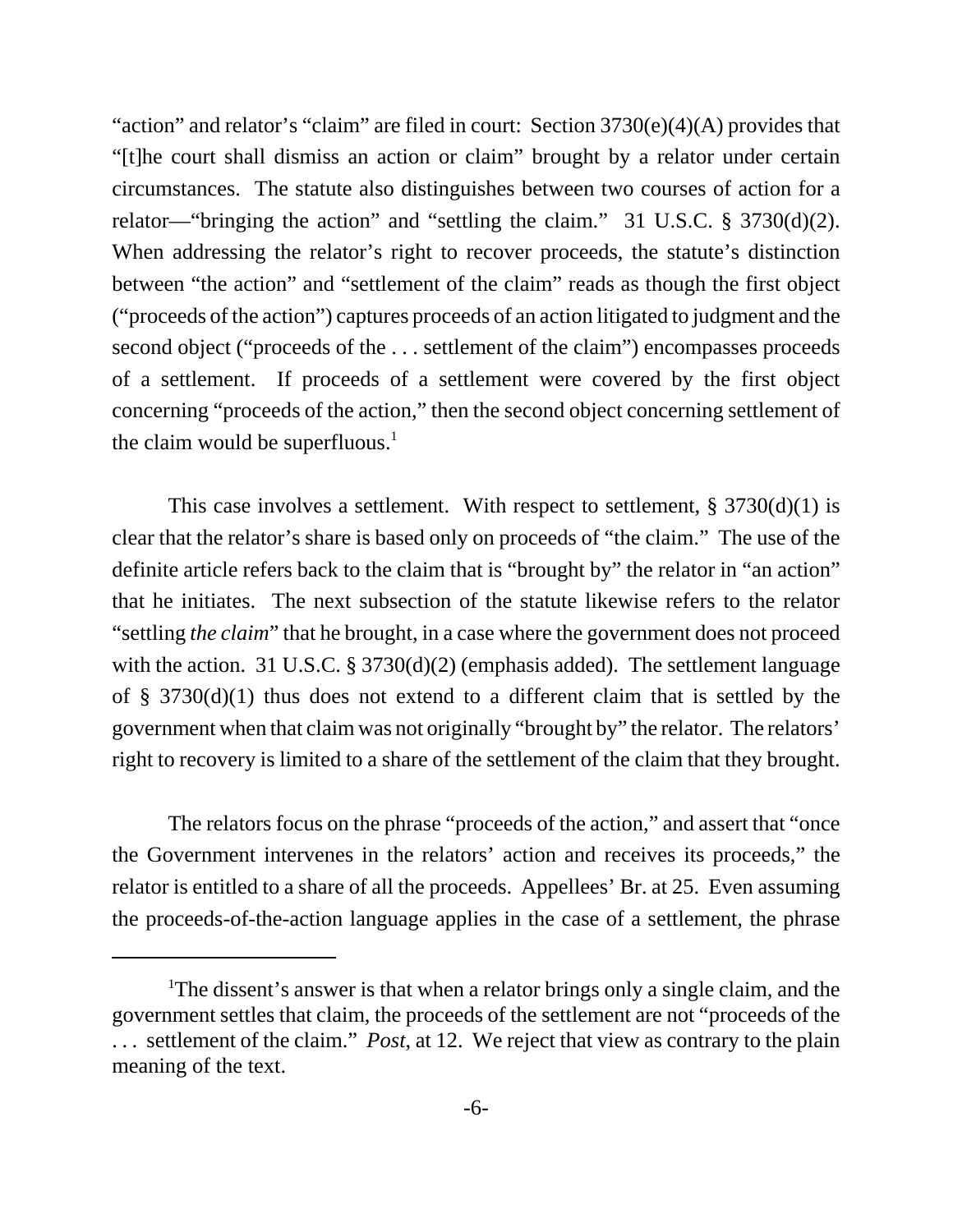"proceeds of the action" refers back to "an action brought by a person." The relators would have this mean proceeds not of the action *as brought by the relators*, but of the action as developed after intervention by the government. As a textual matter, this seems unnatural. The phrase "proceeds of the action" is paired with "proceeds of the . . . settlement of the claim," and the settlement language refers to "the claim" brought by the relator, not a claim later added by the government. It would be odd to read the adjoining phrase—"proceeds of the action"—to encompass more than the action as brought by the relator. It also would be inconsistent with the purposes of the Act to permit a relator automatically to receive a share of the proceeds when the relator might have had nothing to do with the government's recovery on a particular claim that was added after the government's intervention.

The relators' reading would create unwarranted disparities in recovery depending on how the government pursues a new claim. The government has a choice: it may add a new claim while proceeding with an action brought by a relator, or it may pursue the same new claim through the use of an alternative remedy. Section  $3730(c)(5)$  provides that if the government pursues "its claim through any alternate remedy available to the Government," then "the person initiating the action shall have the same rights" in the alternate proceeding "as such person would have had" if the government had proceeded with the original action. This means that "the relator has a right to recover a share of the proceeds of the alternate remedy to the same degree that he or she would have been entitled to a share of the proceeds of an FCA action." *United States ex rel. Barajas v. United States*, 258 F.3d 1004, 1010 (9th Cir. 2001) (internal quotation omitted).

When the government recovers from a defendant in an alternate proceeding, however, a relator is not entitled to a share of *whatever* recovery the government obtains, just because the government's claim could have been added to the original action brought by the relator. As the Sixth Circuit explained in *United States ex rel. Bledsoe v. Community Health Systems, Inc.*, 342 F.3d 634 (6th Cir. 2003), a relator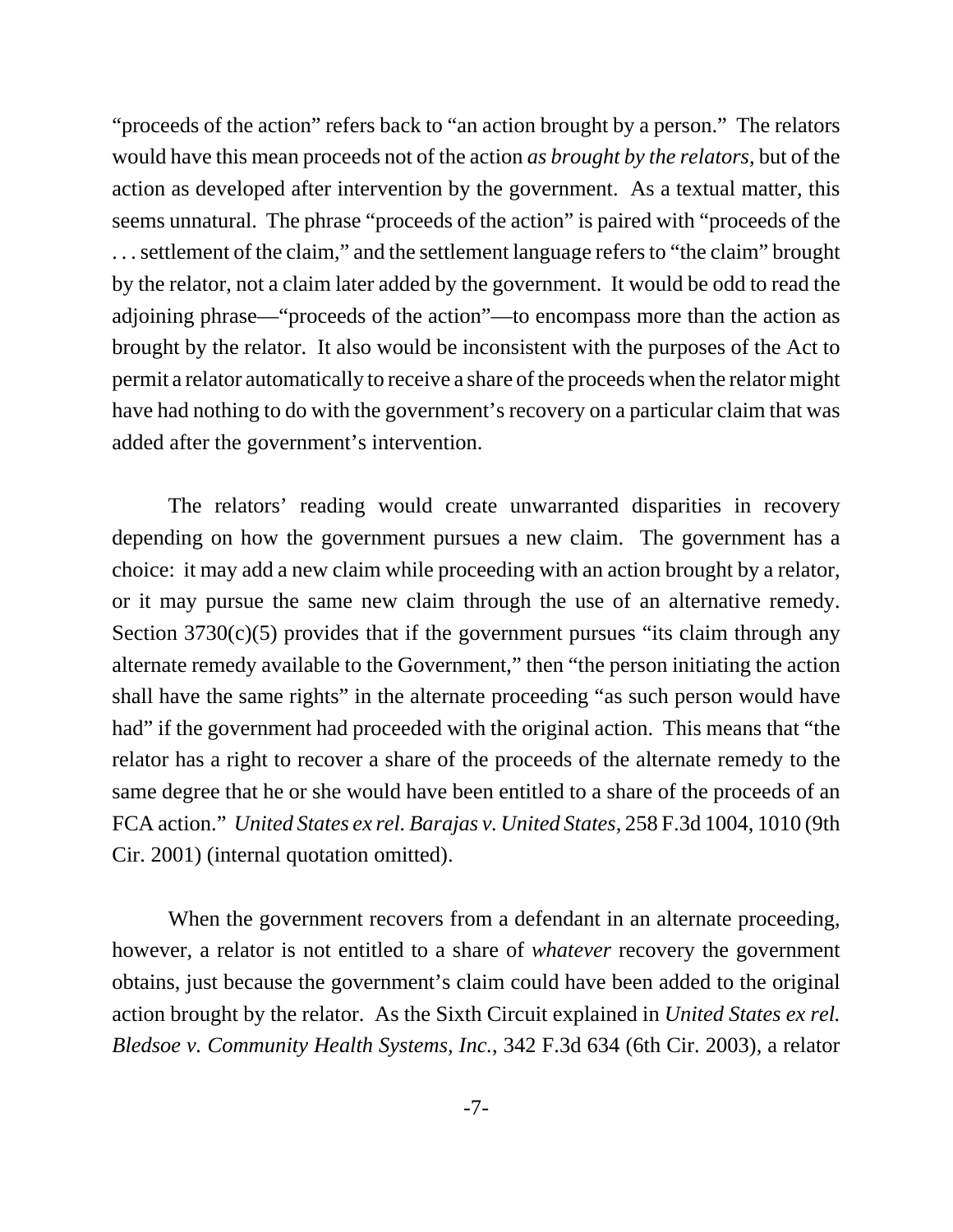seeking recovery must establish that "there exists [an] overlap between Relator's allegations and the conduct discussed in the settlement agreement." *Id*. at 651. A relator is not entitled to a share of the proceeds derived from a non-overlapping claim that the government could have added in the original action but instead pursues in an alternate proceeding. Given the equivalence of recovery required by  $\S 3730(c)(5)$  and § 3730(d), it follows that the relator also has no right to a share if the government adds the non-overlapping claim to the original action after intervening. Of course, the government also may settle a non-overlapping claim without filing it in court. Nothing in the Act requires the government to generate unnecessary litigation.

The question in this case, therefore, is whether the government's recovery from Cisco and Comstor is the "proceeds of the . . . settlement of the claim," that is, "the claim" brought by the relators. We agree with the Sixth Circuit that these proceeds of "the claim" must extend to proceeds of a settlement in which "the conduct contemplated in the settlement agreement . . . overlap[s] with the conduct alleged in [the] Relator's complaint." *Bledsoe*, 342 F.3d at 651. Otherwise, the government could deprive the relator of his right to recover simply by recasting the same or similar factual allegations in a new claim or by pursuing the substance of the relator's claim in an alternate proceeding. But there must be a factual overlap for the relators to recover.

In its September 2011 order determining the relators' share of settlement proceeds, the district court did not make adequate factual findings to allow appellate review of whether the settlement was based on claims that factually overlapped with the claims brought by the relators. *See* Fed. R. Civ. P. 52(a); *King v. United States*, 553 F.3d 1156, 1161-62 (8th Cir. 2009); *Darst-Webbe Tenant Ass'n Bd. v. St. Louis Hous. Auth.*, 339 F.3d 702, 711-12 (8th Cir. 2003). At one point, the court said that the allegations in the relators' complaint "appear to fit within the definition of Covered Conduct" under the settlement agreement, *United States ex rel. Rille*, 2011 WL 4352309, at  $*3$ , but this cryptic statement is not sufficient to afford this court "a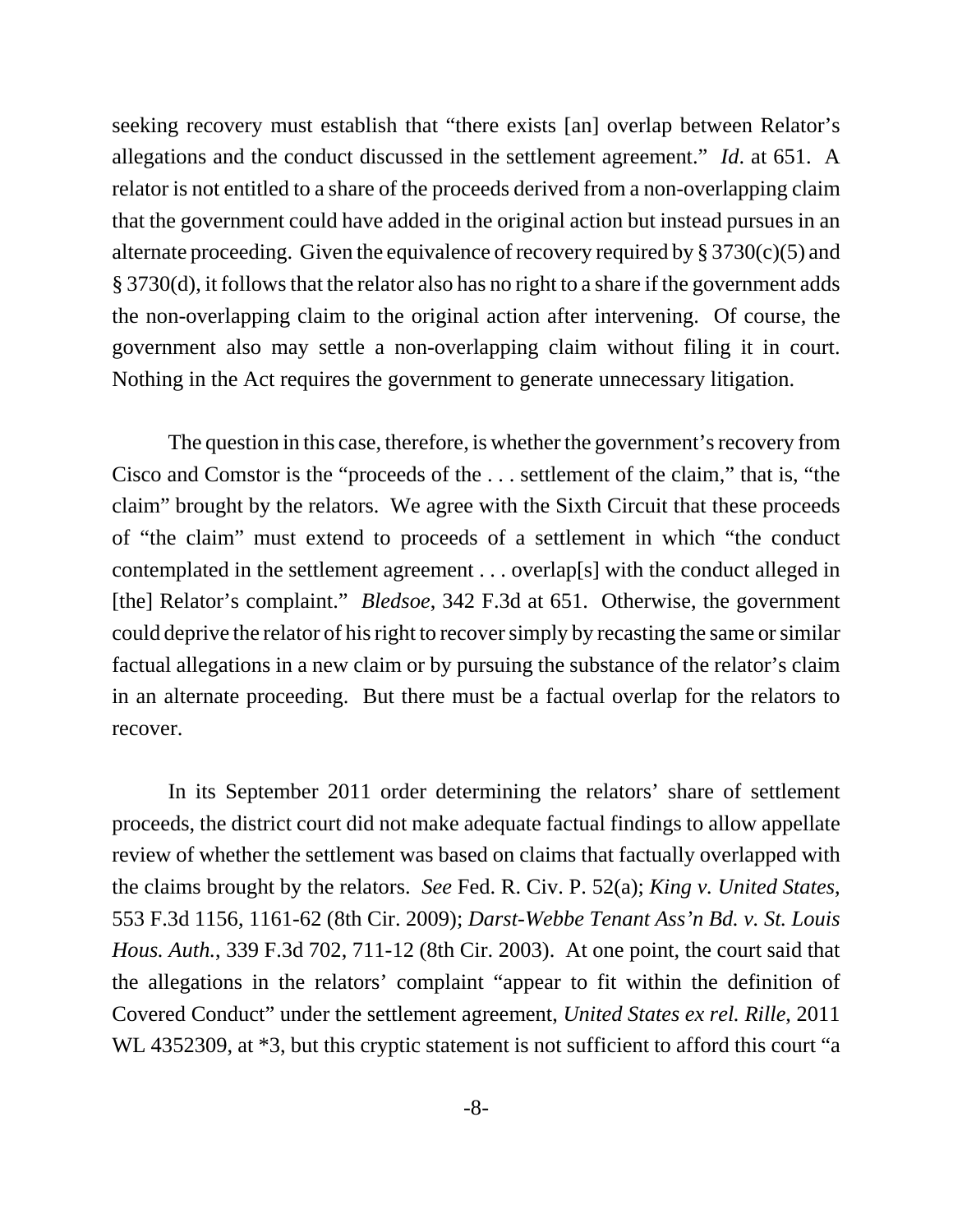clear understanding of the basis of the trial court's decision." *Allied Van Lines, Inc. v. Small Bus. Admin.*, 667 F.2d 751, 753 (8th Cir. 1982).

Elsewhere, the district court apparently relied on its conclusion that the relators "were the catalyst leading to the Government's settlement," while acknowledging that the relators "were more focused on a kickback scheme that the Government asserts did not exist." *United States ex rel. Rille*, 2011 WL 4352309, at \*4. A panel of this court in *Roberts v. Accenture, LLP*, 707 F.3d 1011 (8th Cir. 2013), appeared to accept this "catalyst" theory as a basis for recovery, on the view that a causal connection between the relator's claim and a later settlement is sufficient to show that a settlement is "related" to a claim brought by the relator. *Id*. at 1017.

Whatever the merit of this theory as a policy matter, it is not derived from the statute. The statute allows relators to recover a percentage of the proceeds of the settlement of "the claim" brought by the relators, and only that claim. The Act contemplates that the government, after it elects to intervene, may "clarify or add detail" to the claims brought by the relators, or may "add any additional claims." 31 U.S.C. § 3731(c). Recovery under § 3730(d)(1), however, does not extend to proceeds of the settlement of such "additional claims," whether or not they are causally connected to the claim brought by the relators. The Act does not provide for an award to relators from the proceeds of settlements that "resulted from" the claim or were "caused by" the claim; relators are limited to a percentage of "proceeds of the . . . settlement *of the claim*."

For these reasons, we conclude that the case must be remanded for application of the correct legal standard and adequate findings of fact. To resolve the relators' claim for recovery, the district court should make findings about whether there is a factual overlap between the claim or claims settled by the government and the claims brought by the relators, such that proceeds of the settlement (or any portion thereof)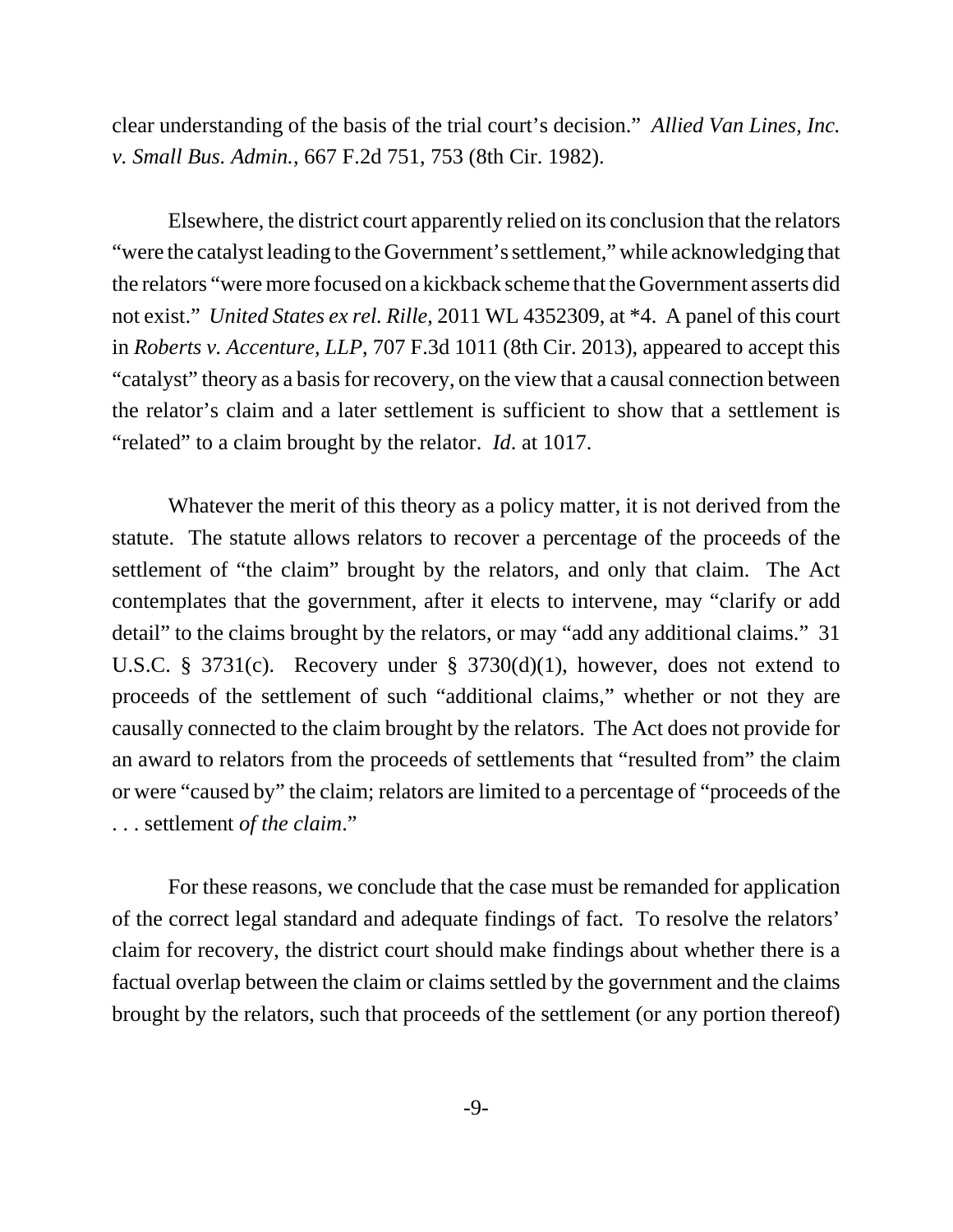should fairly be characterized as "proceeds of the . . . settlement of the claim" brought by the relators.<sup>2</sup>

The district court's order of September 19, 2011, R. Doc. 237, is vacated, and the case is remanded for further proceedings.

BYE, Circuit Judge, with whom SMITH, Circuit Judge, joins, dissenting.

I would affirm the district court's order awarding Norman Rille and Neal Roberts (the relators) a statutorily-required portion of the government's settlement of the relators' action. The district court did not apply an incorrect legal standard to the undisputed facts of this case, nor were the district court's fact findings inadequate for us to review and affirm the relators' award. I disagree with the Court's textual interpretation of the statute, and do not believe we should decide the legal question framed by the Court because it cannot be squared with the actual facts involved here. I therefore respectfully dissent from the decision to vacate the district court's award and to remand for further proceedings.

I

The Court frames the legal question in this appeal as whether a relator is entitled to a share of settlement proceeds when the government "settles both the claim brought by the relator and a different claim that does not overlap factually with the

<sup>&</sup>lt;sup>2</sup>In its opening brief, the government argued that the relators are not entitled to any share of the settlement proceeds because their defective pricing claim was legally insufficient under Federal Rule of Civil Procedure 9(b). A panel of this court rejected a comparable contention in *Roberts*, 707 F.3d at 1017-18, and the government does not pursue its Rule 9(b) argument before the en banc court. At oral argument, the government sought a remand for findings on whether the claim settled by the government overlapped factually with the claims brought by the relators.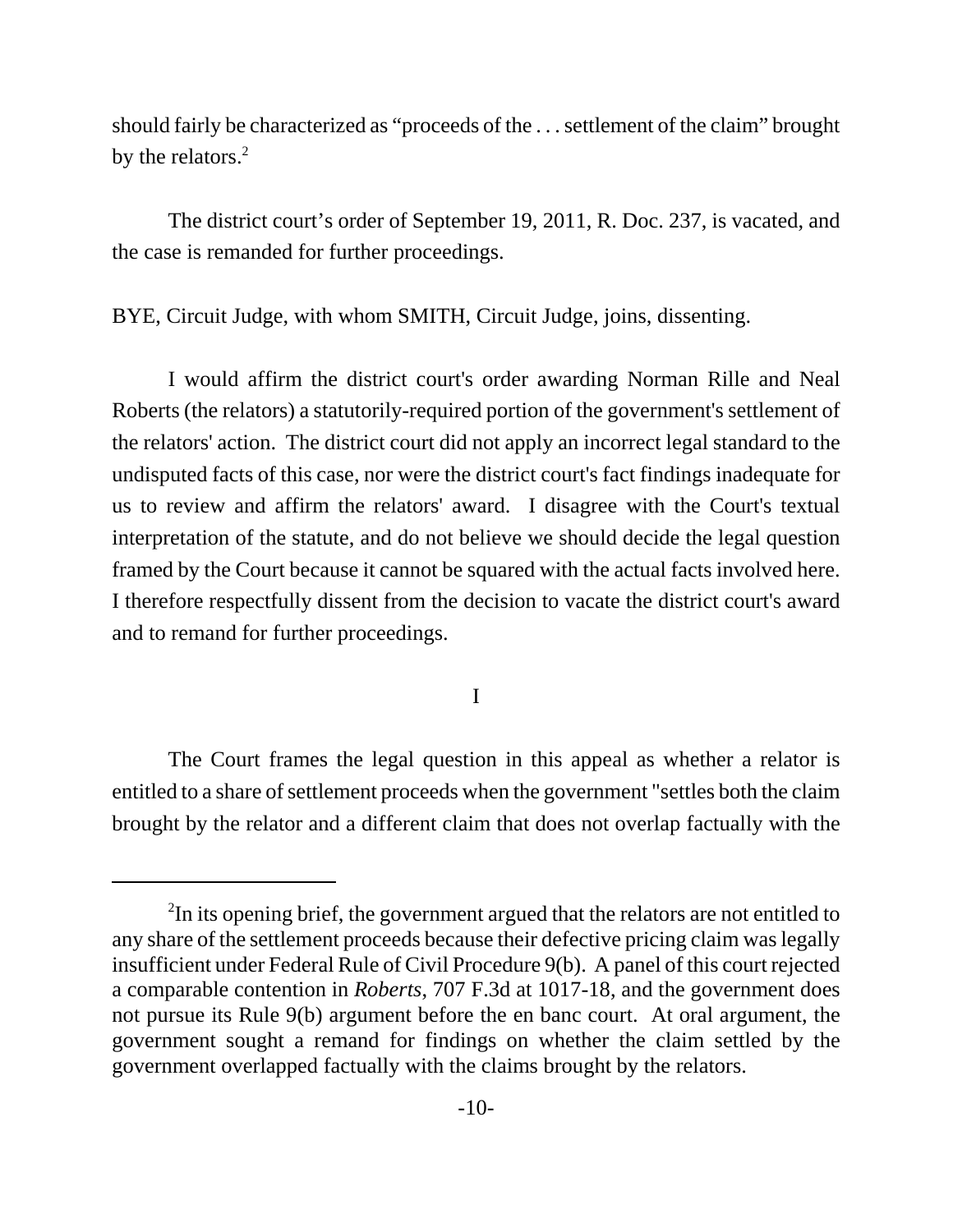claim brought by the relator." Ante at 2. Because the government never brought a different claim in the relators' action, the question framed by the Court is not before us.

I would frame the question as whether proceeds received by the government after intervening in, settling, and dismissing with prejudice a relator's action constitute "proceeds of the action" under 31 U.S.C. § 3730(d)(1). Under the facts present in this case, I agree with the relators' contention that the False Claims Act (FCA) contains just two preconditions relevant to such an award: (1) the government "proceeds with an action" originally brought by the relator, and (2) the government receives "proceeds of the action." This plain and straightforward textual construction reflects the views expressed by Congress in enacting the FCA that a relator is entitled to a minimum 15% "finders fee" whenever the government elects to intervene in a relator's action and receives proceeds from the resolution of that action (subject to certain statutory exceptions not present here). See Roberts v. Accenture, LLP, 707 F.3d 1011, 1016 (8th Cir. 2013) ("If the Government comes into the case, the person is guaranteed a minimum of 15% of the total recovery even if that person does nothing more than file the action in federal court." (quoting 132 Cong. Rec. H9382-03)).

To avoid this plain and straightforward reading of  $\S$  3730(d)(1), the Court reasons the phrase "proceeds of the action" does not refer to proceeds derived from the settlement of an action, but only captures proceeds of an action litigated to final judgment. The Court, however, does not explain the significance of a distinction between proceeds derived from the settlement of an action and proceeds derived from litigating an action to final judgment. Nor does the Court explain what purpose would be served within the FCA that would necessitate Congress creating such a distinction.

The Court further reasons that if the proceeds derived from the settlement of an action were covered by the phrase "proceeds of the action," then the phrase "settlement of the claim" would be superfluous. I do not follow this reasoning. An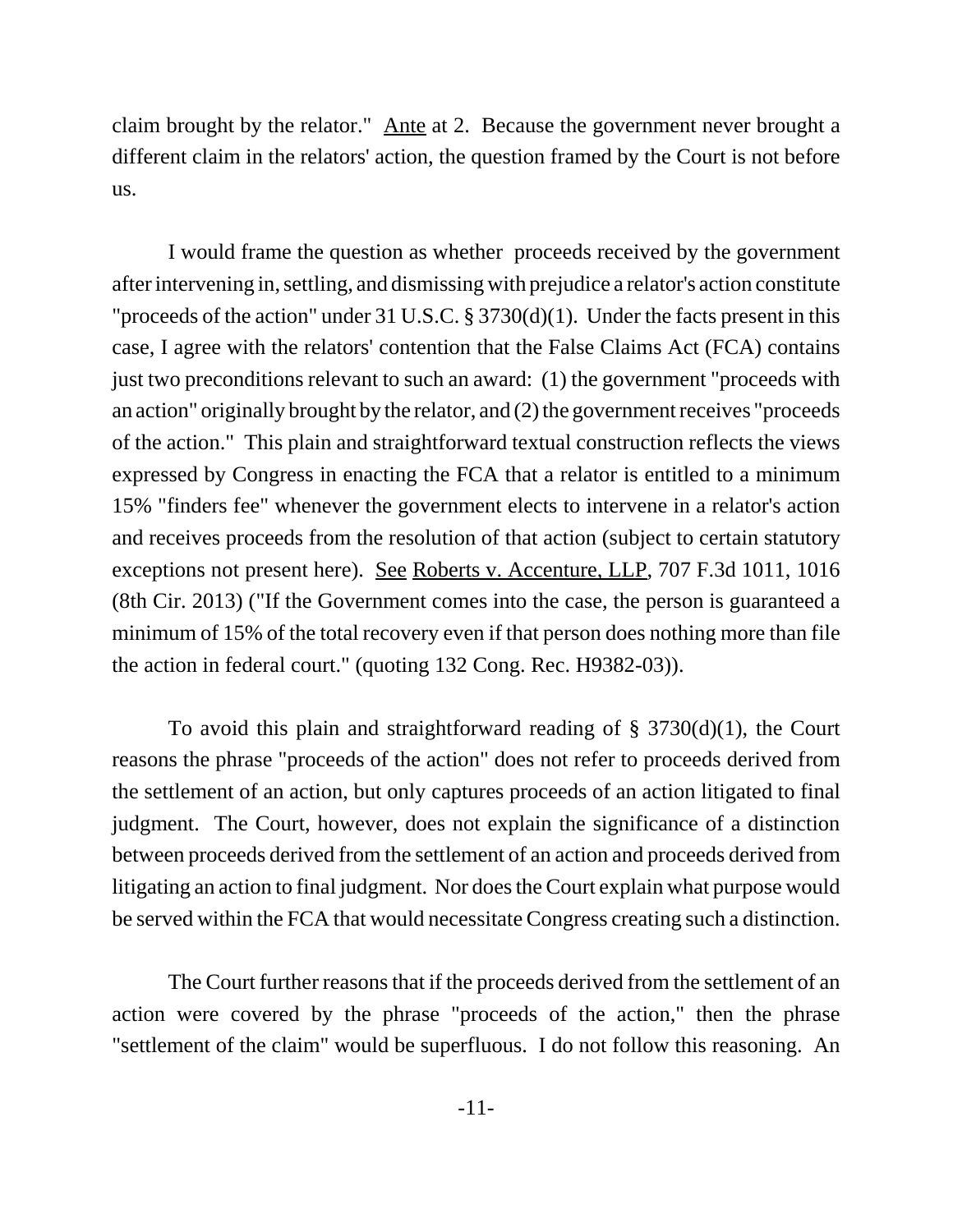action can be comprised of multiple claims. A single claim within an action can be settled, or an entire action can be settled, and both are common occurrences in litigation. If the government settles a single claim in a multi-claim action, the proceeds of the settlement naturally fall within § 3730(d)(1)'s reference to "settlement of the claim." If, however, the government settles the entire action, which was the case here, the proceeds of the settlement naturally fall within  $\S 3730(d)(1)$ 's reference to "proceeds of the action." I do not understand why the phrase "settlement of the claim" is superfluous unless Congress necessarily meant to limit the phrase "proceeds of the action" to the proceeds of an action litigated to final judgment.<sup>3</sup>

The Court also rejects the relators' arguments even assuming the phrase "proceeds of the action" captures the settlement proceeds at issue in this case. The Court reasons that the proceeds must still derive from the action as originally brought by the relators, and not as developed after intervention by the government. Although I disagree with this premise (as I will explain later), the Court's explanation for its premise is telling because it identifies precisely why the legal question framed by the Court is not properly before us.

The Court explains that the settlement language referring to a "claim" must refer to "the claim" brought by the relator, and "not a claim later added by the government." Ante at 7. The court goes on to note "[i]t would be inconsistent with the purposes of the Act to permit a relator automatically to receive a share of the proceeds when the relator might have had nothing to do with the government's recovery on *a particular claim that was added* after the government's intervention." Id. (emphasis added). But those are not the facts of this case. The government *never added any claims* to the relators' action after intervening.

<sup>&</sup>lt;sup>3</sup>The Court's reasoning is arguably inconsistent with other provisions in the FCA, which refer to the government settling the action, not just settling the claim. See, e.g., 31 U.S.C. § 3730(c)(2)(B) ("The government may *settle the action* with the defendant . . .." (emphasis added)).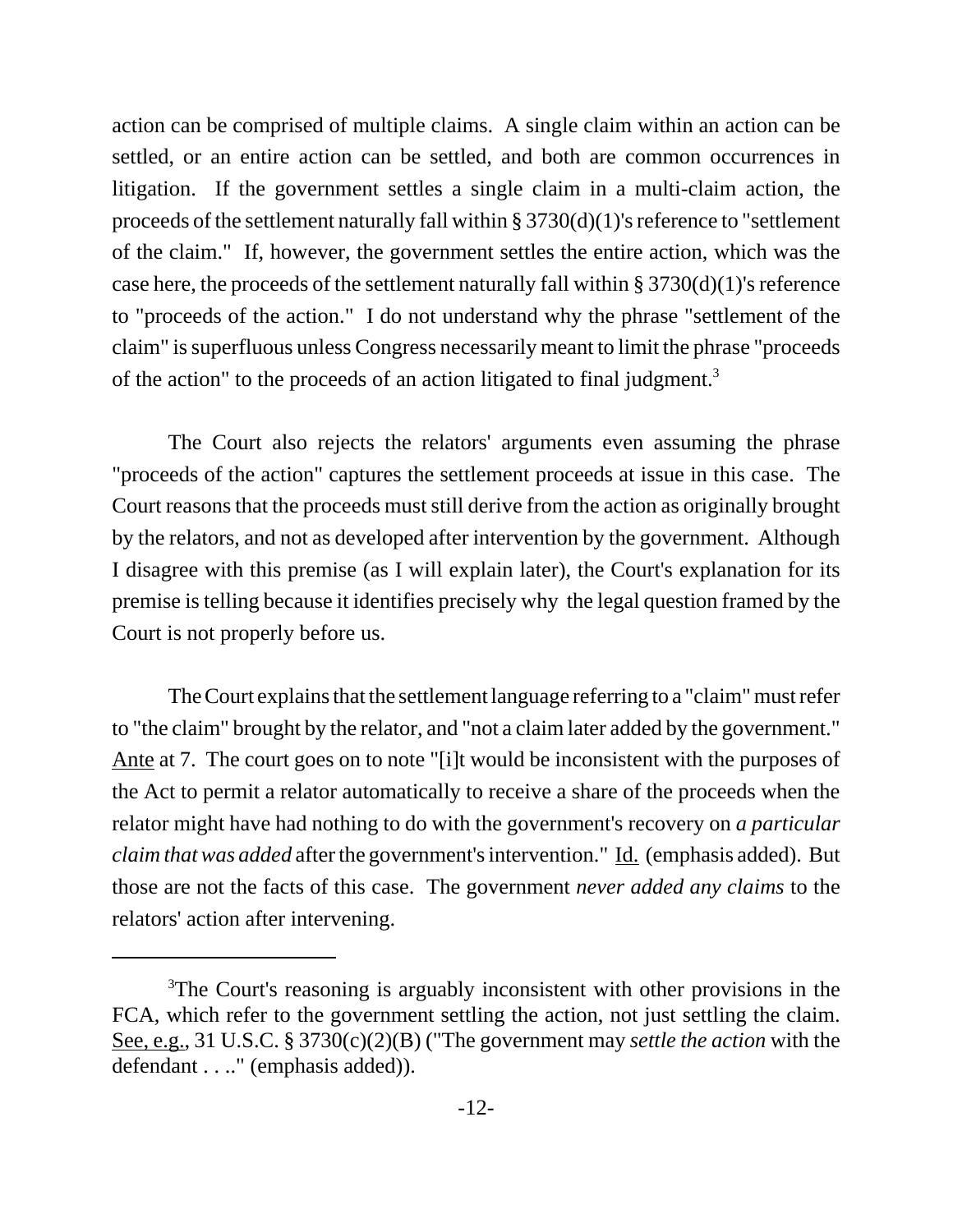As the Court notes, if the government wants to pursue a "different claim" it "has a choice: it may add a new claim while proceeding with an action brought by a relator, or it may pursue the same new claim through the use of an alternate remedy." <u>Id.</u> This first choice is set forth in § 3731(c), which allows the government – after intervening in the relators' action – to "file its own complaint or amend the complaint of a person who has brought an action under section 3730(b) to clarify or add details to the claims in which the Government is intervening and *to add any additional claims* with respect to which the Government contends it is entitled to relief." (emphasis added). In this case, although the government participated in the relators' action for approximately two and a half years after intervening, the government never filed its own complaint setting forth a different claim than the claims brought by the relators. Nor did the government amend the relators' complaint to clarify or add details to the relators' claims. Nor did the government amend the relators' complaint to add any additional claims with respect to which it contended it was entitled to relief. Rather, the only persons who made any claims in the relators' action were the relators. This is undisputed.

The second of the government's two choices for pursuing a different claim is set forth in §  $3730(c)(5)$ , which says "the Government may elect to pursue its claim through any alternate remedy available to the Government, including any administrative proceeding to determine a civil money penalty." In this case, the government did not pursue a different claim through an alternate remedy under § 3730(c)(5), but instead elected to intervene in the relators' action. Again, this is undisputed.

Identifying a "different" claim the government actually pursued – either within the relators' action via § 3731(c)'s formal pleading provisions, or outside the relators' action via  $\S 3730(c)(5)$ 's alternate remedy provisions – would appear to be a necessary prerequisite to requiring the district court to compare a relator's claim with the government's claim to determine whether there is a factual overlap.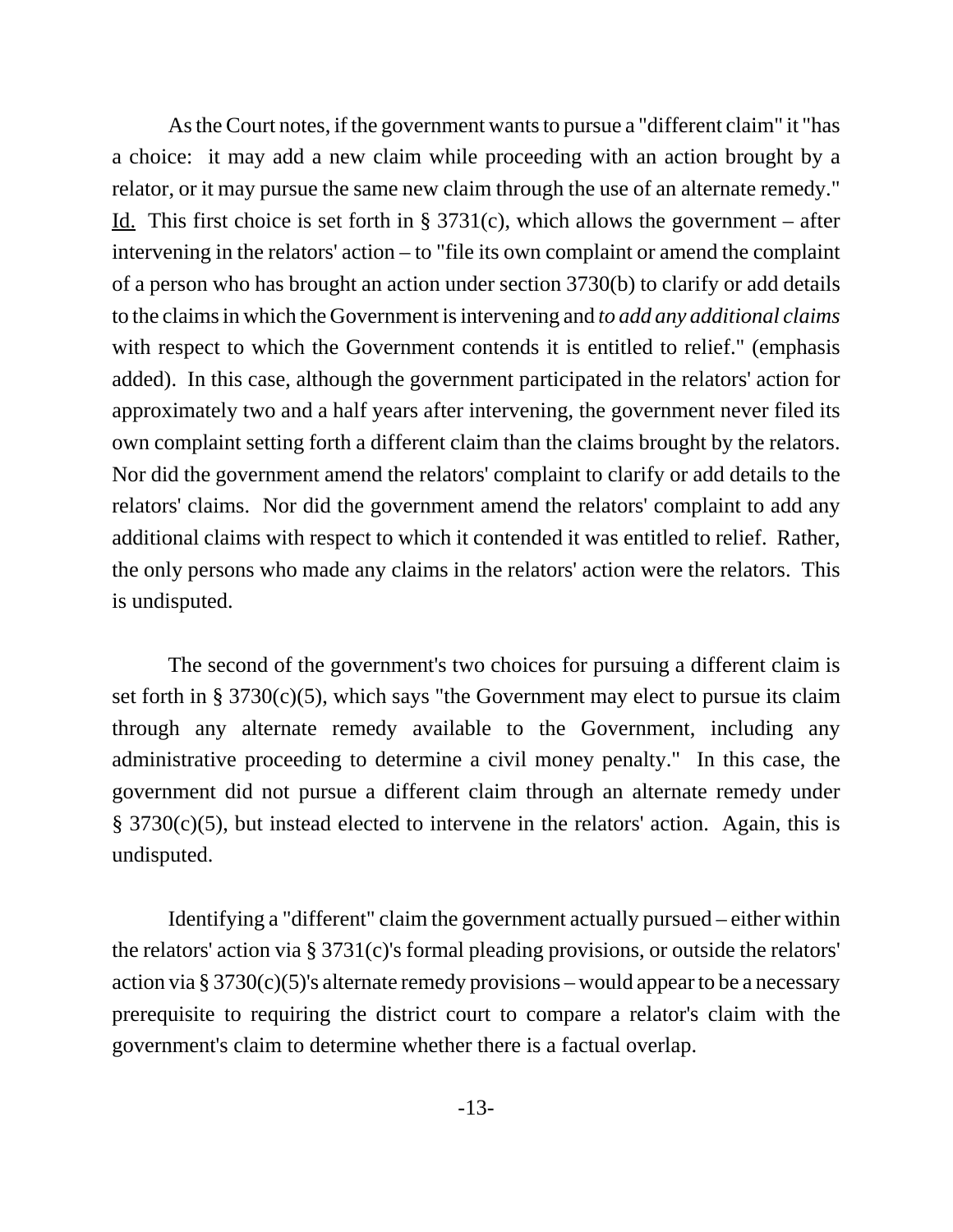Instead of identifying when and in what manner it pursued a different claim, the government merely relies upon its inclusion of a reference to a particular contract between Cisco and Comstor in the settlement agreement, the fact that the Inspector General in the General Services Administration (GSA) audited that contract, and the fact that the Department of Energy (DOE), Office of Inspector General (OIG) issued a subpoena to Cisco as a result. While this certainly describes conduct that *could* form the basis for the government to pursue a claim as a result of its DOE/OIG investigation, it does not establish the government ever actually brought such a claim in accordance with § 3731(c)'s pleading provisions, or pursuant to § 3730(c)(5)'s alternate remedy provisions.

Because the only manner in which the government ever pursued its allegedly different claim was *within* the confines of the relators' action, such a "claim" can not as a matter of law be considered a different claim than the relators' claims because the government never availed itself of the choices available to it under § 3731(c). Moreover, while "a settlement pursued by the government in lieu of intervening in a *qui tam* action asserting the same FCA claims constitutes an 'alternate remedy' for purposes of 31 U.S.C. § 3730(c)(5)," United States ex rel. Bledsoe v. Cmty. Health Sys., Inc., 342 F.3d 634, 649 (6th Cir. 2003), the settlement pursued by the government here was not in lieu of intervening in the relators' action, but *within* the relators' action after electing to intervene.

## II

The Court's decision has troubling ramifications. First, the Court's approach necessarily depends upon either ignoring § 3731(c)'s pleading provisions, excusing the government from complying with § 3731(c) when it advances a post-settlement litigation position disputing a relator's right to receive a share of the proceeds, or judicially adding a third option where the government can informally add a claim to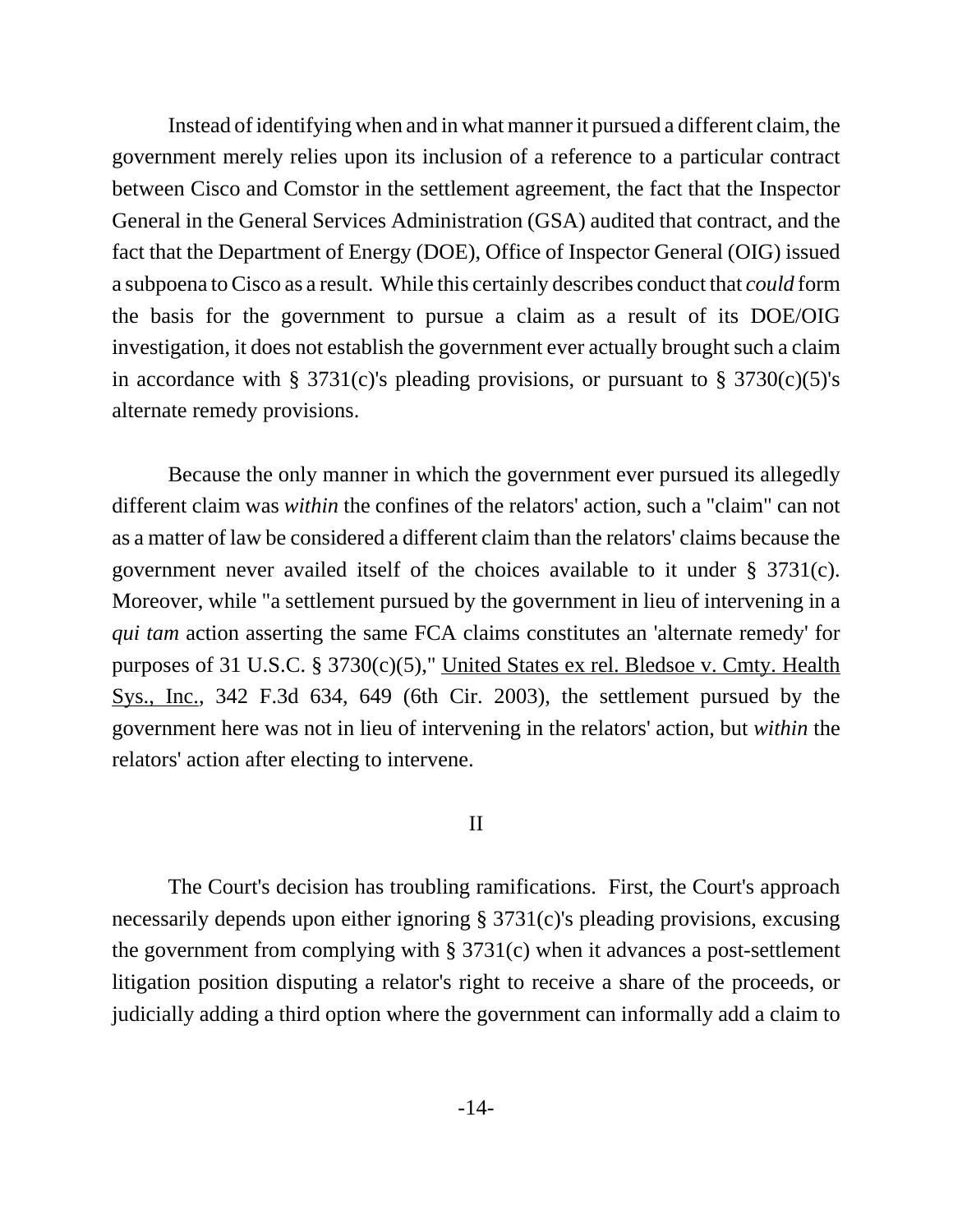a relator's action in some manner other than through  $\S 3731(c)$ .<sup>4</sup> I am not willing to ignore § 3731(c)'s pleading provisions, or excuse the government from having to comply with them. Nor do I believe it is proper to construct a third option for the government that is not expressly set forth in the FCA.

I wonder what procedures would govern a judicially-constructed option allowing the government to add a claim to the relators' action in some manner other than as outlined in § 3731(c). Would this option employ a different definition of "claim" than the one used by Congress at 31 U.S.C.  $\S$  3729(b)(2)(A)? Is the government required to give the relators notice when it informally adds a claim to their action? Does the government at least have to inform the district court when it informally adds a claim to a *qui tam* action? Does an informally-added claim relate back to the original complaint for statute of limitations purposes in the same manner as when the government actually adds a claim in the "Government pleading" discussed in §  $3731(c)$ ? I agree the FCA presents "many interpretive challenges," Kellogg Brown & Root Servs., Inc. v. United States ex rel. Carter, 135 S. Ct. 1970, 1979 (2015), but following the Court's approach would cross the line between interpretation and legislation.

Second, the Court's factual overlap remand is unsound, and I am concerned it will confuse the district court in this case and district courts who have to wrestle with future FCA cases. Describing certain conduct in a settlement agreement does not equate to pursuing a claim, so where is the "different" government claim the district

<sup>&</sup>lt;sup>4</sup>To the extent § 3731(c)'s use of the word "may" is permissive, it merely permits the government to choose between filing its own complaint or amending the relators' complaint. If the government elects to add a claim in one of those manners, however, the statute does not give the government a second permissive choice between adding the claim through a formal pleading, or adding the claim in some other unspecified informal manner. See 31 U.S.C. § 3731(c) (expressly referring to the "Government pleading" contemplated by Congress).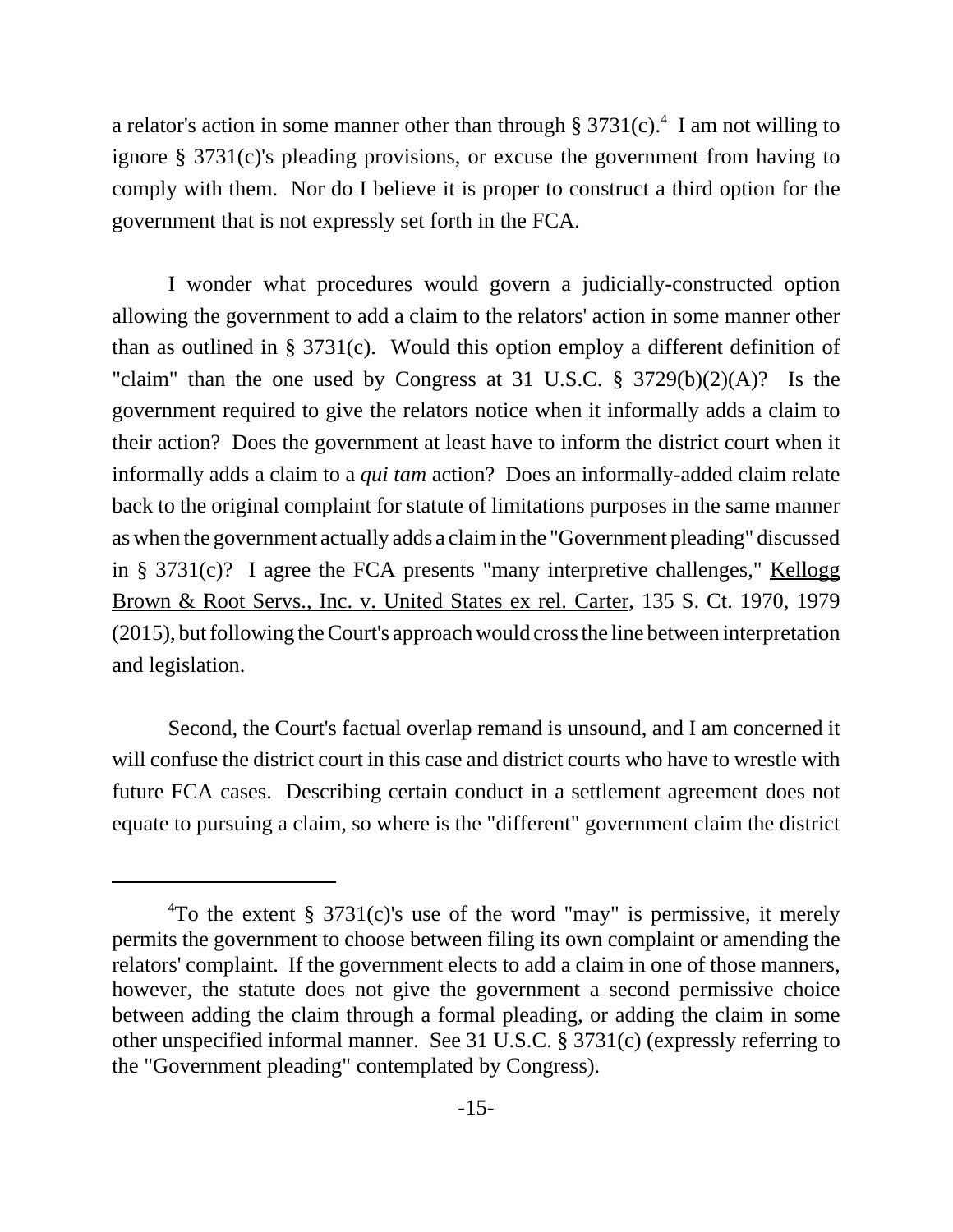court is supposed to compare to the relators' claims? In this case, where the conduct described by the government as a "different claim" was settled within an action comprised exclusively of the relators' claims, there is no government claim to compare to the relators' claims.

Typically, a factual overlap analysis is required in cases arising under § 3730(c)(5)'s alternate remedy provisions, not intervention cases governed by § 3730(d)(1). When the government elects not to intervene in a relator's action, and instead pursues a claim through an alternate remedy, courts look to determine whether there is a factual overlap between the claims pursued in the relator's action, and the claims pursued in the government's independent action, because "the relator has a right to recover a share of the proceeds of the alternate remedy to the same degree that he or she would have been entitled to a share of the proceeds of an FCA action." United States ex rel. Barajas v. United States, 258 F.3d 1004, 1010 (9th Cir. 2001) (internal quotation omitted). In such a case, a district court can conduct a side-by-side comparison of the claims pursued in the relator's action, and the claims pursued by the government in an alternate proceeding, to determine whether there is a factual overlap.

Significantly, the Court does not cite any cases where a court has held a factual overlap analysis applies in an intervention case.<sup>5</sup> In fact, the Court cites just two cases when discussing the need for a factual overlap remand – **Barajas and Bledsoe.** Both Barajas and Bledsoe involved alternate remedy proceedings arising under § 3730(c)(5), not intervention proceedings governed by § 3730(d)(1).

<sup>&</sup>lt;sup>5</sup>One of the government's arguments in Roberts could arguably be construed as a contention that a "factual overlap" analysis is required in an intervention case. See Roberts, 707 F.3d at 1017. We rejected the government's argument on the facts, however, and thus never addressed the legal question framed by the Court in this case. See id.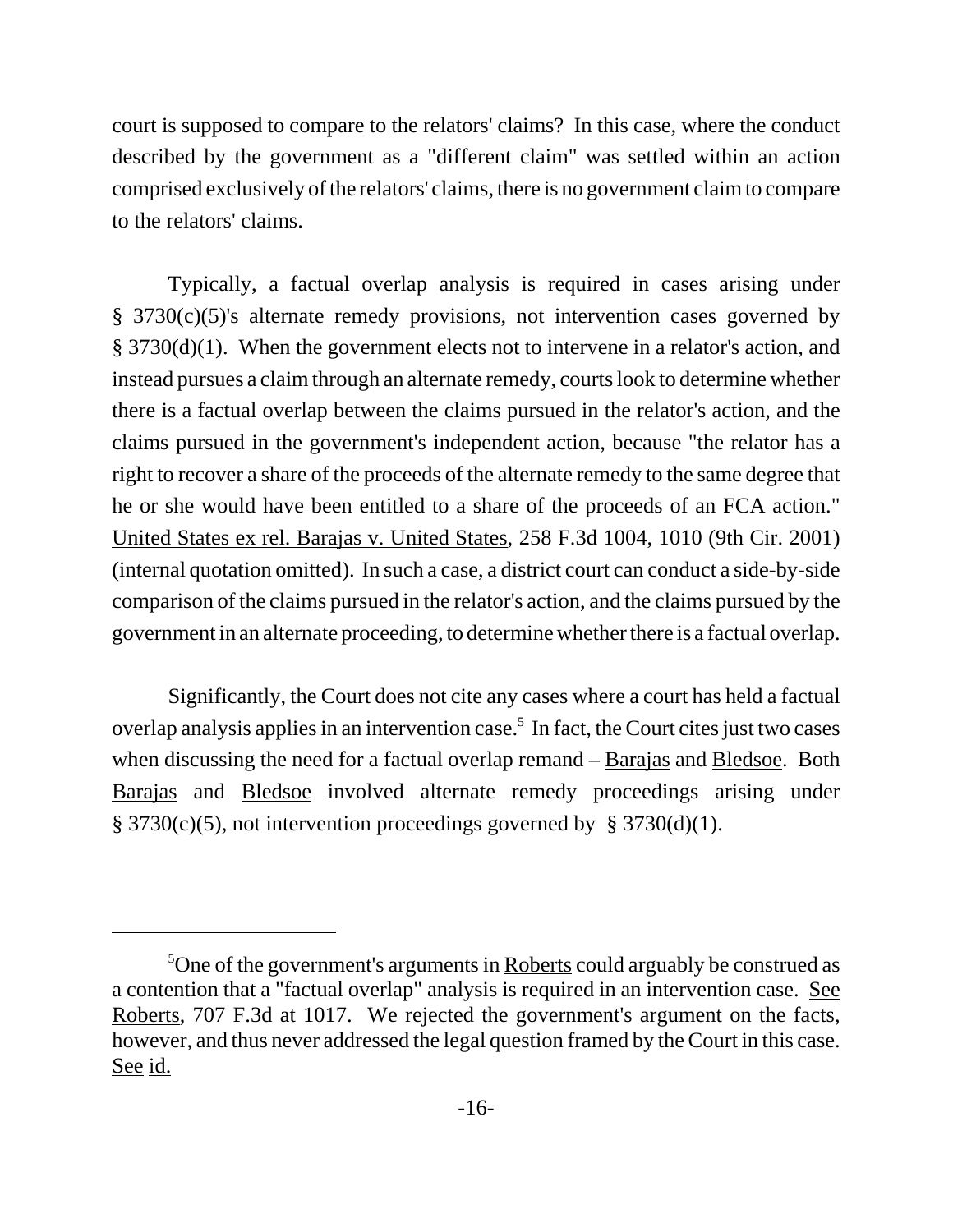In this intervention case, it is improper to address the legal question whether a factual overlap analysis applies because the government never brought a separate claim under § 3731(c). But even if the government had complied with § 3731(c)'s pleading provisions and had actually added a claim to the relators' action, such that the question framed by the Court was properly before us, the Court's wholesale adoption of the alternate remedy factual overlap analysis would still be wrong.

As we discussed in Roberts, Congress expressly outlined the three specific situations where a relator's recovery may be reduced in intervention cases. See Roberts, 707 F.3d at 1016. The first statutory exception for reducing a relator's recovery in an intervention case is where the relator "planned and initiated" the FCA violation. 31 U.S.C. § 3730(d)(3). The second is where the relator "is convicted of criminal conduct arising from his or her role in the violation." Id. The third statutory exception is a limitation of the relator's share of the recovery to "no . . . more than 10 percent of the proceeds" where the relator's "action is one which the court finds to be based primarily on disclosures of specific information" traceable to a source other than the relator. Id.  $\S 3730(d)(1)$ .

Congress clearly envisioned situations where the government may add additional claims to a relator's action under § 3731(c), and yet did not see fit to create a fourth exception allowing for a reduction of a relator's share of the recovery in such situations. The Court's adoption of the alternate remedy factual overlap analysis in an intervention case would create a fourth exception allowing a reduction not contemplated by Congress. Again, this approach would cross the line between interpretation and legislation.

Here, the government contends the relators' action was unrelated to what I will call the "Comstor conduct" outlined in the settlement agreement, and thus relators should not receive any portion of the settlement proceeds because the government discovered the "Comstor conduct" through the GSA audit and ensuing DOE/OIG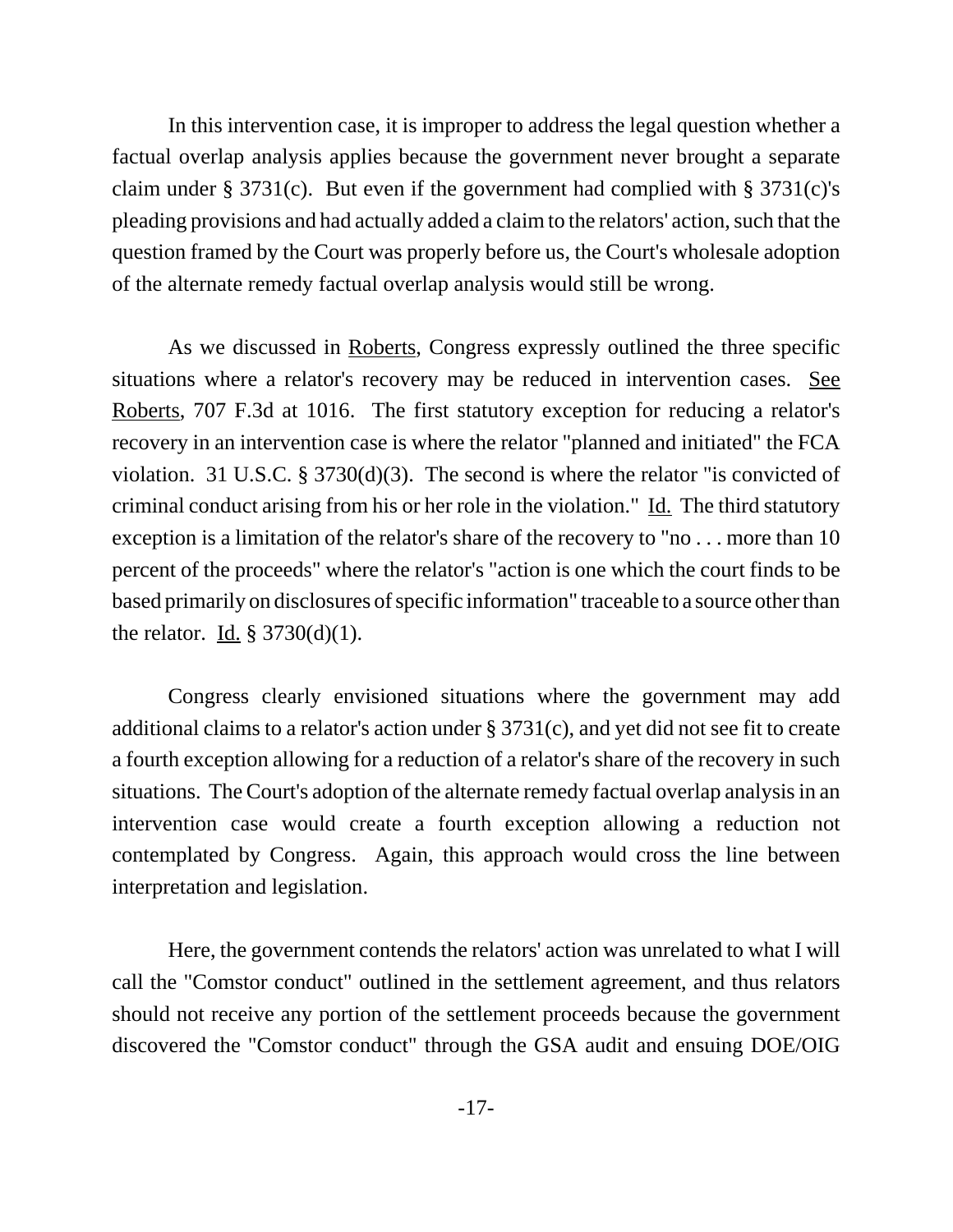investigation. The government further contends the entire settlement is attributable to the "Comstor conduct."

Under the Court's approach, on remand the district court is supposed to determine whether that different "claim" (even though the government never added such a claim to the relators' action) overlaps factually with the relators' claims. If there is no overlap, the relators will receive no portion of the settlement proceeds attributable to the "Comstor conduct." And if the district court finds that the entire settlement of the relators' action was attributable to the "Comstor conduct," then the relators will receive no portion of the settlement proceeds whatsoever, because such a "claim" was not part of the action as originally brought by the relators.

With all due respect, that is not how the FCA operates in intervention cases. In an intervention case, even if the government had asserted and was successful in showing the "Comstor conduct" was based on disclosures of information traceable to a source other than the relators, and even if the government had asserted and was successful in showing the disclosure of the "Comstor conduct" resulted in the relators' entire action being based "primarily" on those disclosures, the relators *would still be entitled to at least ten percent of the entire recovery*, not just the portion of the recovery attributable to the claims as originally brought by the relators.<sup>6</sup> See 31 U.S.C. § 3730(d)(1) ("Where the action is one which the court finds to be based primarily on disclosures of specific information . . . relating to allegations or transactions in a . . . Government Accounting Office report, hearing, audit, or investigation . . . the court may award such sums as it considers appropriate, but in no case more than 10 percent of the proceeds, taking into account the significance of the information and the role of the person bringing the action in advancing the case to litigation."). Thus, the appropriate inquiry requires a review of the entire action to

<sup>6</sup> The government has never contended the relators do not qualify as original sources of the information in their *qui tam* action under § 3730(e)(4)(A).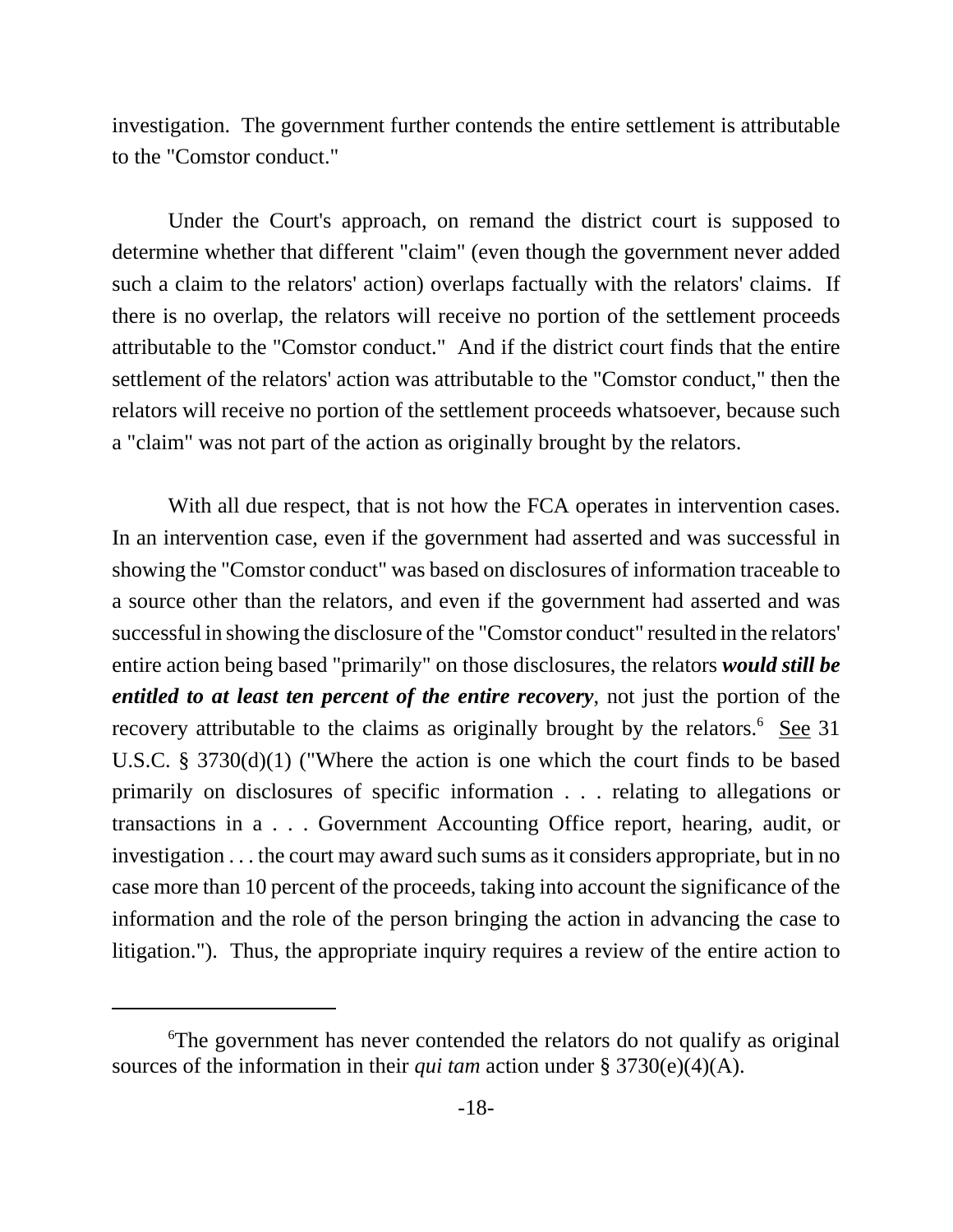determine the primary basis of the action, and does not involve an analysis of the factual overlap of individual claims within the action.

Under the Court's approach, if the government had actually added a claim to the relators' action which was based upon disclosures of specific information traceable to a source other than the relators (something not done here), and that additional claim did not overlap factually with the relators' claim, the relators would not be entitled to *any portion whatsoever* of the settlement proceeds arising from such a claim. This approach – essentially a fourth exception for reducing a relator's recovery not set forth in the FCA – cannot be reconciled with the express provisions found in § 3730(d)(1).<sup>7</sup>

The government's choice to intervene in this case clearly triggers specific FCA provisions that require different inquiries than those applicable to alternate remedy proceedings. An examination of this record always exposes the same fundamental flaw in the government's position – the government never added any of its own claims in the relators' action after intervening. The government's failure to avail itself of the formal pleading provisions set forth in § 3731(c) is dispositive as a matter of law.

 $7$ The government only made two arguments in the district court when challenging the relators' right to recover a share of the settlement proceeds: (1) its "different claim" argument; and (2) a Rule 9(b) argument which it chose not to pursue in these en banc proceedings. Notably, the government has never argued the relators' recovery should be limited to ten percent pursuant to  $\S$  3730(d)(1)'s statutory exception. The government's ability to rely upon this statutory exception has therefore been waived, and the fifteen percent to twenty-five percent provisions of § 3730(d)(1) govern this case. See George K. Baum & Co. v. Twin City Fire Ins. Co., 760 F.3d 795, 803 (8th Cir. 2014) (explaining that arguments not raised in the district court are waived, as are arguments not raised on appeal).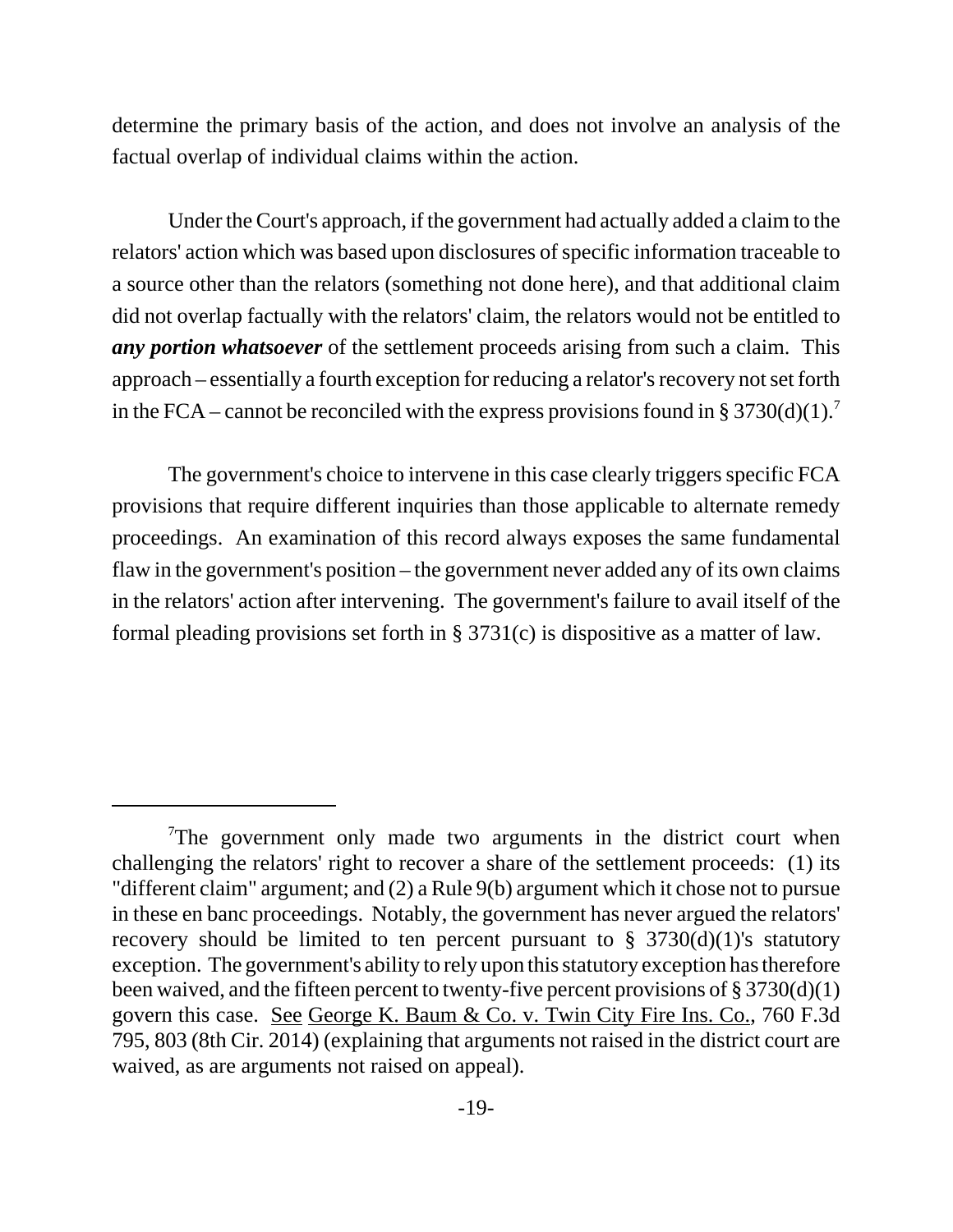Finally, even assuming the district court was required to do some sort of factual overlap analysis under the circumstances present here, I find nothing lacking in the factual findings actually made by the district court. The district court compared the facts the government described in the settlement agreement as the "Covered Conduct" to the allegations in the relators' complaint. The district court then concluded the relators' claims "appear to fit" with the facts described by the government in the settlement agreement.

We can quibble about whether the district court's use of the phrase "appear to fit" is simply a colloquial expression for "does fit" or an equivocal statement. But the fact of the matter is, the conduct described by the government in the settlement agreement *does* fit within the claims made by the relators in their action, and there is nothing unclear about this record that requires a remand. In the settlement agreement, the government described the particular GSA contract it contends was the source of its "different claim," and alleges with respect to that particular contract that Cisco and Comstor:

(1) made inaccurate and/or incomplete disclosures and/or false statements, and/or presented or caused to be presented false claims to the United States; (2) failed to disclose relevant discount, rebate, true-up, benefits, credits, value-added, and pricing information to the United States and, as a result, Contract pricing and orders issued pursuant to the Contract were inflated; (3) as a result of the defective disclosures of pricing information, submitted or caused to be submitted false or fraudulent claims for payment; and (4) failed to comply with price reduction obligations under the Contract and related letters of supply.

This language is indistinguishable in meaning from the claims outlined in the relators' third amended complaint, which alleged that "Defendants failed to provide to GSA and other government agencies current, accurate and complete disclosure of